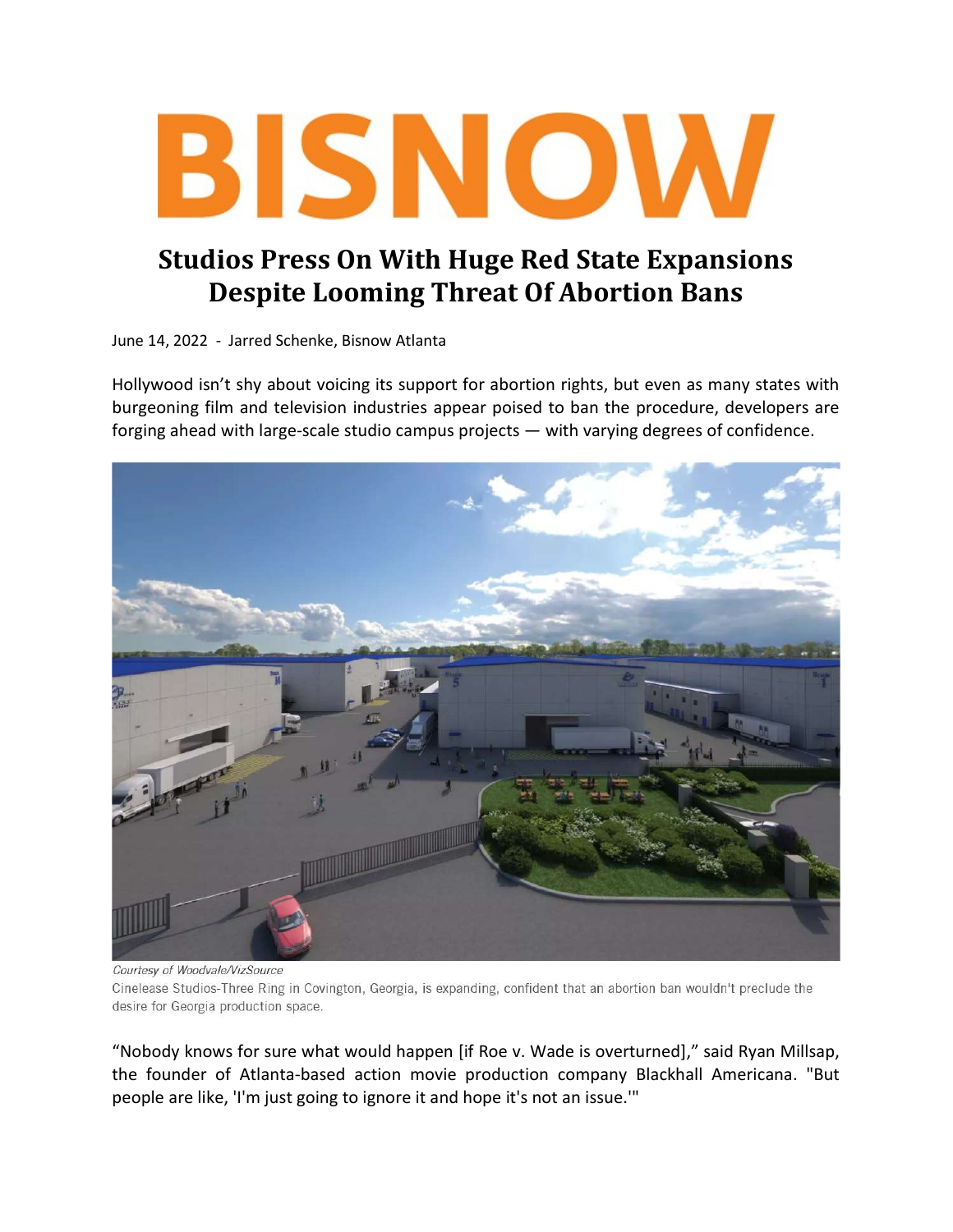Millsap also founded Blackhall Studios, which landed a \$500M investment from private equity firm Silver Lake this week to fund \$1.5B in global studio expansions, including 1.2M SF of new production space in Atlanta. Blackhall Studios, which Millsap sold last year, changed its name to Shadowbox Studios as part of the deal.

Silver Lake's cash infusion is just one example of investor confidence in states where abortion is likely to be illegal if the Supreme Court strikes down Roe v. Wade as expected, which could happen as soon as this month.

Georgia Gov. Brian Kemp has made clear he would push to prohibit abortions, but that didn't stop NBCUniversal from agreeing to a long-term lease this month to operate a 43-acre film and TV production facility for Gray Television at Assembly Studios on the northern outskirts of Atlanta. EUE/Screen Gems — where Netflix hit Stranger Things was filmed — last week announced plans to expand its Atlanta campus by 60K SF.

Texas is one of a handful of states with a trigger law that would automatically make abortion illegal if Roe v. Wade is overturned. It, too, has seen a new studio project kick off in the aftermath of Politico's leak of the Supreme Court draft opinion that showed a majority of justices would vote to allow states to ban abortion: Hill Country Group on June 8 announced it is breaking ground on a \$267M studio development between San Antonio and Austin that would be the Lone Star State's largest film hub.

These new projects are happening, developers say, because the need for spaces to make new content is far outstripping the supply of soundstages and the concern over access to abortion.

"Demand for content is just at an all-time high," Hill Country CEO Cory McLoud told Bisnow. "Productions are renting out essentially warehouse space to film productions. And they are currently doing that here in Texas because there's no room available."

The film and video market globally is expected to reach more than \$273B this year, up from \$244B in 2021, an 11.8% compound annual growth rate, according to a report from The Business Research Co. The market is expected to top \$400B by 2026.

The explosion in demand for content,  $-$  which is still catching up after the pandemic delayed production, industry insiders said — has made studios desperate to find space, and deciding that they won't film in states where abortion is banned would constrain their business.

"What I do know for a fact is that Georgia right now has about 30% of the inventory of soundstages right now in America. How do you take 30% of the inventory off the market and still produce the content you need?" said Rahim Charania, the managing partner of Woodvale, which co-owns Cinelease Studios – Three Ring in Covington, Georgia.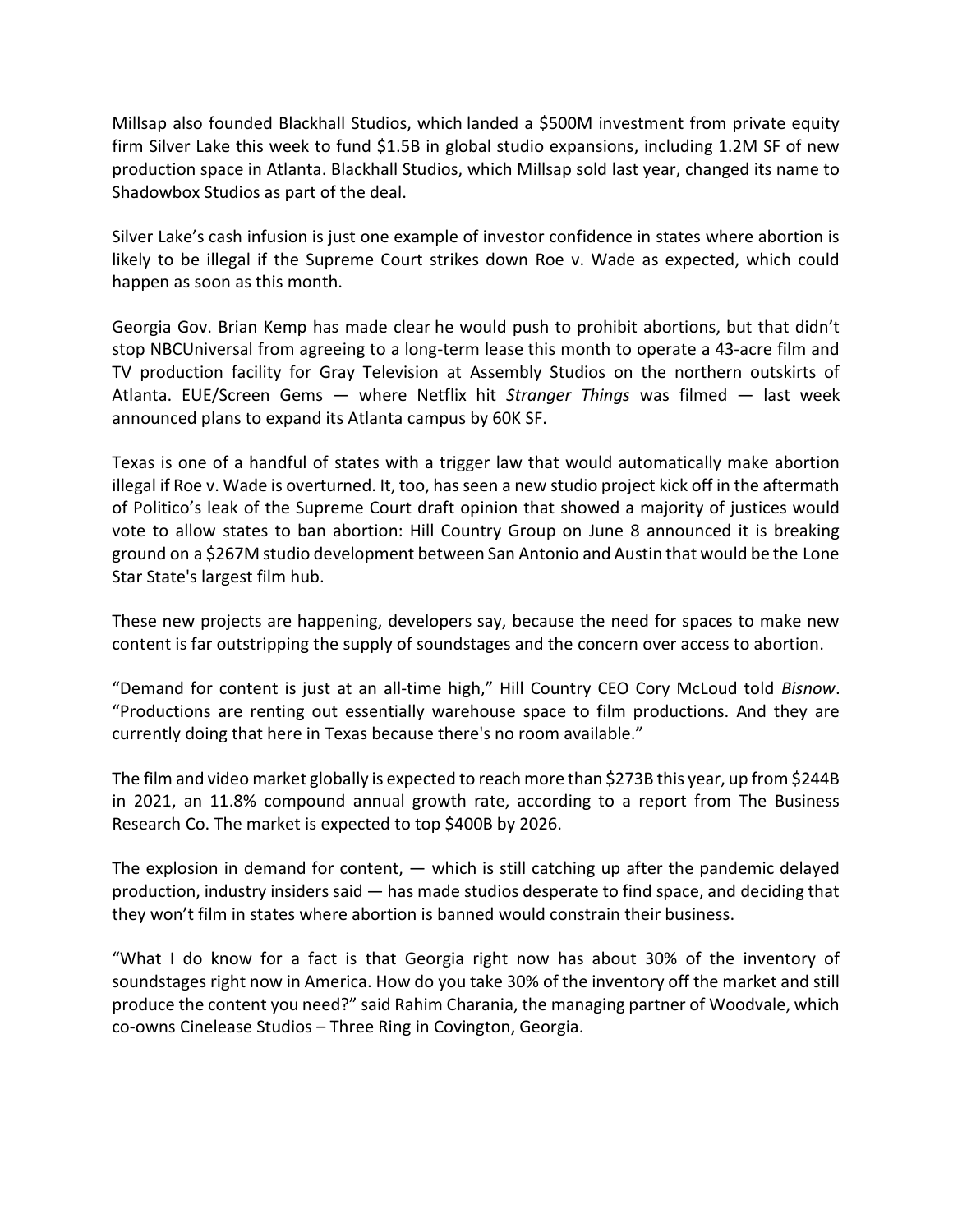

Unsplash/Gayatri Malhotra Texas is among the states with "trigger laws" to ban abortion if Roe v. Wade is overturned.

If Georgia and Texas are allowed to ban abortion, they would join as many as two dozen states with either trigger laws or lawmakers who have pledged to make the procedure illegal if Roe v. Wade is struck down. That would put studios that eschew those states in a precarious position as they compete for the eyeballs of a global population through new content.

"If you take away Georgia, Louisiana, Michigan, New Mexico, now you're not taking away 30%, you're taking away 45% [of the market]. So we're going to make half the amount of movies, and you as a consumer are going to deal with it," said Charania, whose studio is also expanding after receiving an investment from CIM Group. "There's a war for eyeballs. If you don't have that new content, you will lose that war for eyeballs."

Those production houses would have to weigh their need to produce content against the sentiments of their labor force.

The Screen Actors Guild-American Federation of Television and Radio Artists and the International Alliance of Theatrical Stage Employees, Moving Picture Technicians, Artists and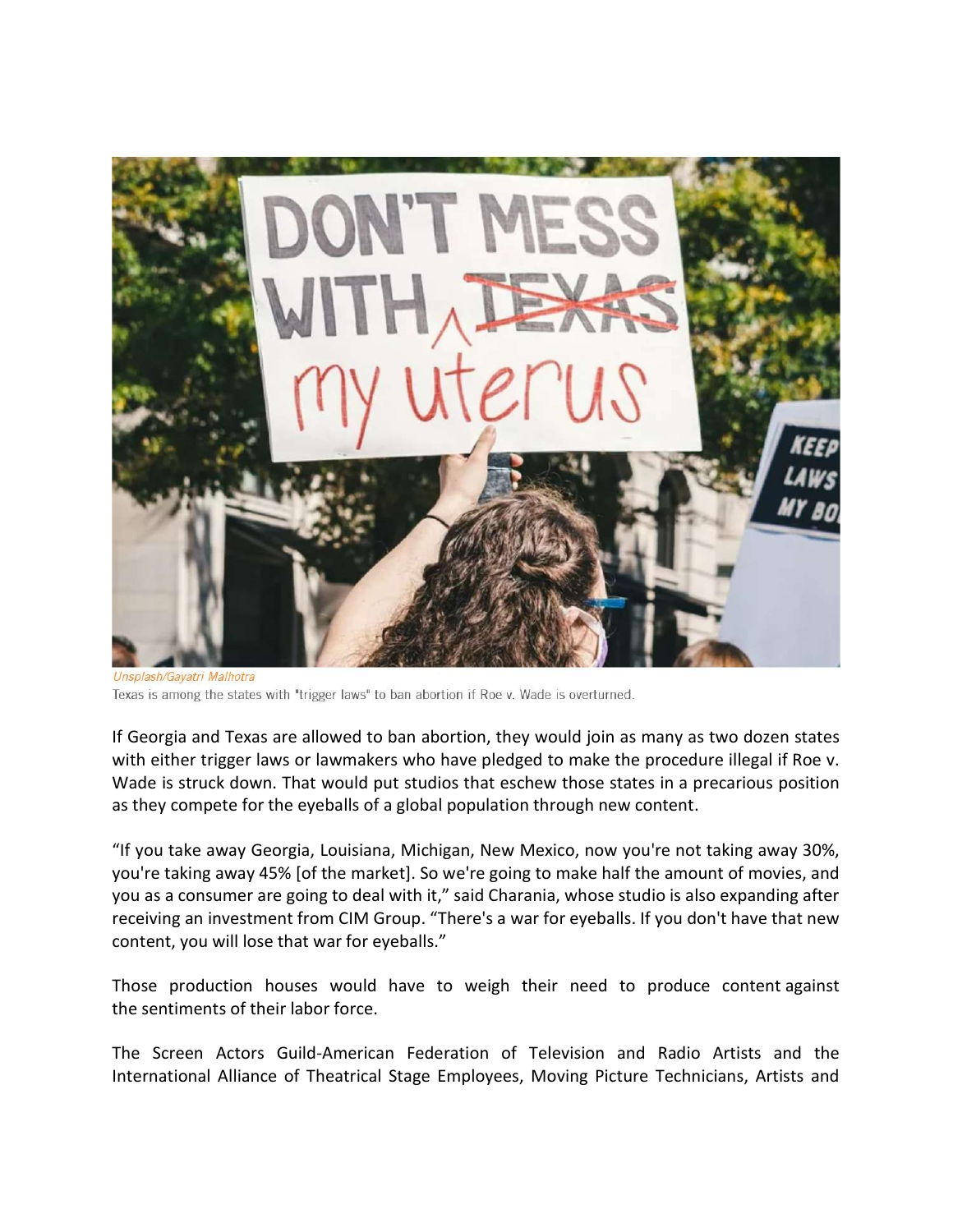Allied Crafts issued a joint statement in May, condemning the possibility of a potential Supreme Court ruling overturning Roe v. Wade.

"The dangers to women's rights and health by the so-called heartbeat bills are an affront to the protections that women have had for decades. We are closely monitoring the legal environment around these laws and we will not stay silent in the face of this injudicious attack on women's rights and health," the statement read.



**Bisnow** Blackhall Americana founder Ryan Millsap, at a 2019 Bisnow event.

Last month, entertainment industry publication The Wrap reached out to all the major studios about their response to the potential of Roe v. Wade being overturned — only Sony responded, and it declined to comment. In April, the CEO of United Talent Agency, one of the big four agencies representing Hollywood actors and actresses, said it would reimburse travel costs for employees who have to travel for an abortion.

Georgia's ever-expanding film industry has weathered boycott threats from Hollywood before. When Kemp signed a package of controversial election reform bills into law last year, many in the entertainment industry spoke out in opposition, but no significant productions left the state despite concerns at the time. In 2019, a number of major studios, including The Walt Disney Co.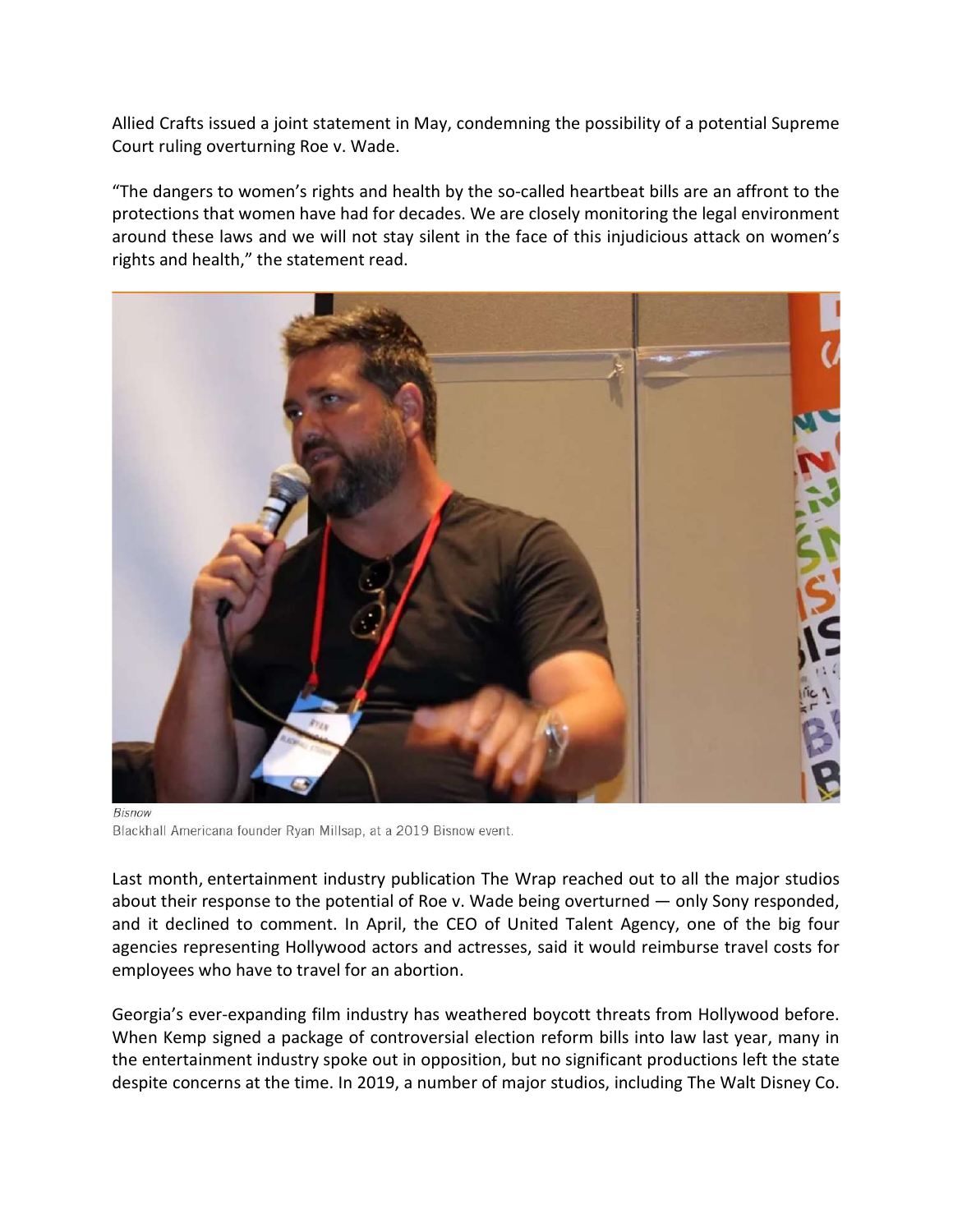and Netflix, threatened to boycott filming in Georgia if its controversial "Heartbeat Bill" restricting abortion went into effect.

While Georgia's politics often clash with Hollywood's, its lucrative tax credit program for productions filmed in the state has allowed it to gain ground on traditional film hubs like Los Angeles and New York with more progressive politics. It doled out a record \$1.2B in incentives last year, more than any other state, Variety reported.

"At the end of the day, will the dollar win or will the political feelings win?" said Anna Singleton, a theatrical agent for Atlanta-based Houghton Talent. "It is the tax breaks and such that have fueled our growth. I don't know what will be the stronger ruling factor for those studios."

Singleton said from her perspective, demand for talent to fill film and television productions in Georgia is still strong, despite the looming threat of the Supreme Court ruling.

"Everything feels normal to me," she said. "It was really no different than the normal ebb and flow for the time of year."

Another factor that is weighing on executives' minds is the backlash directed at Disney in Florida after CEO Bob Chapek spoke out against the "Don't Say Gay" law that restricts speech around sexual orientation in public schools, site selection expert John Boyd said. Florida Gov. Ron DeSantis and the state legislature dissolved the company's special tax status shortly after Chapek's comments.

"The multimedia industry tends to be more sensitive to issues like abortion," Boyd said. "That said, a lot of companies just do not want to deal with this type of controversy. And other site selection factors can trump these kinds of concerns. Certainly, it did with NBC in Atlanta."

When asked whether he was concerned about Texas' abortion stance in the event Roe v. Wade is overturned, McLoud — who is developing the Hill Country studio and doesn't have announced tenants yet — said he isn't worried.

"When you go to the movies, [abortion rights are] not really taken into consideration," he said.

When asked further about the issue, a spokesperson cut in, saying, "We will not really focus on speculative conversations."

Millsap said traditional film hubs — New York, Los Angeles, Vancouver, London and Toronto are land-constrained and tougher for developers to get project approvals than in emerging markets, which makes the Southeast a favorable place for studio expansion.

"Atlanta is the place where there is real estate to build on scale and meet the demands of production companies," he said. "When you truly know you have a healthy productive marketplace is when you have an industry unaffected by politics and unaffected by incentives."